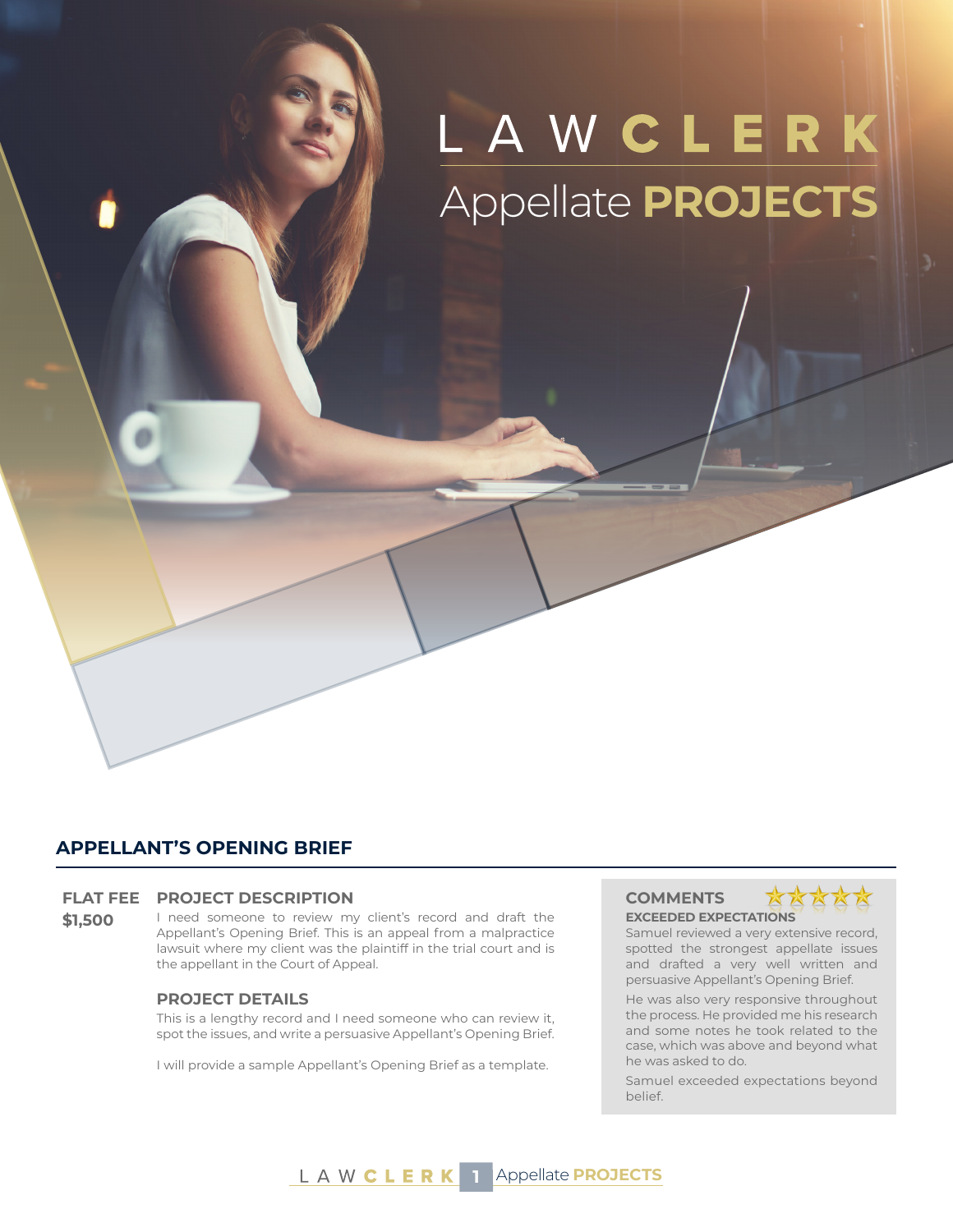## **ANALYZE HEARING TRANSCRIPT, MOVING PAPERS, AND PROPOSED ORDER GRANTING MSJ**

### **FLAT FEE PROJECT DESCRIPTION COMMENTS**

**\$500** The judge granted an MSJ against my clients, who were plaintiffs in a breach of contract / breach of oral trust / breach of fiduciary duty case wherein Plaintiffs were seeking significant damages. The court's order disposes of the case in full. Because of the Court's decision, the final order will be important in setting the table for a potential appeal, and in making the issues for appeal clear. Therefore, the purpose of this project is to review the proposed order that Defendants have prepared, and to analyze it in light of their moving papers and - most importantly - in light of the Court's actual oral rulings, as set forth in the hearing transcript. The finished work product that I need is a marked up version of the proposed order that contains revisions and comments as necessary to address any issues with the order, in an attempt to make the order conform with the moving papers and the Court's ruling. A separate, brief memo may be necessary to provide me with a bullet point list of issues, but not necessary.

### **PROJECT DETAILS**

This is probably a 5-8 hour project. The Lawclerk will need to review the motion papers (which were fairly lengthy, but no need to review in depth), review the reply brief in depth, since the Court states on the record that his ruling tracks what the Defendants argued in their reply brief, review the transcript of the hearing (it's about 48 pages), and spot any issues in the proposed Order which may be inconsistent with the Court' oral ruling, or inconsistent with the reply brief, and/or to make sure any of Plaintiff's arguments from the hearing are adequately addressed in the proposed order. An attorney familiar with appellate practice would be ideal for understanding the objectives of the project.

# **LETTER REGARDING FAMILY LAW APPEAL**

### **FLAT FEE PROJECT DESCRIPTION COMMENTS**

**\$500** I need a letter directed to my client about why moving forward with her family law appeal is frivolous, that provides her alternative solutions, and explains what she risks by moving forward with a frivolous appeal.

#### **PROJECT DETAILS**

This is a letter to a client based on the record that is not in her favor.

# **EXCEEDED EXPECTATIONS**



Very thorough and organized work product, sharp legal insights, and returned the project quickly and accurately completed.



**EXCEEDED EXPECTATIONS** This writer helped me write a very well written letter to my client and did a great job of explaining the subject at hand. He was very responsive throughout the process and made everything easy. He exceeded my expectations.

# **TRANSCRIPT REVIEW**

### **FLAT FEE PROJECT DESCRIPTION COMMENTS**

**\$2.500** I need a line by line summary of a divorce hearing transcript. This summary will be used in preparing an appellate brief.

### **PROJECT DETAILS**

The transcript length is 172 pages.

# **EXCEEDED EXPECTATIONS**



Excellent communication. She worked well through an unanticipated time crunch. Provided quality work and made revisions based upon my requests in a timely manner.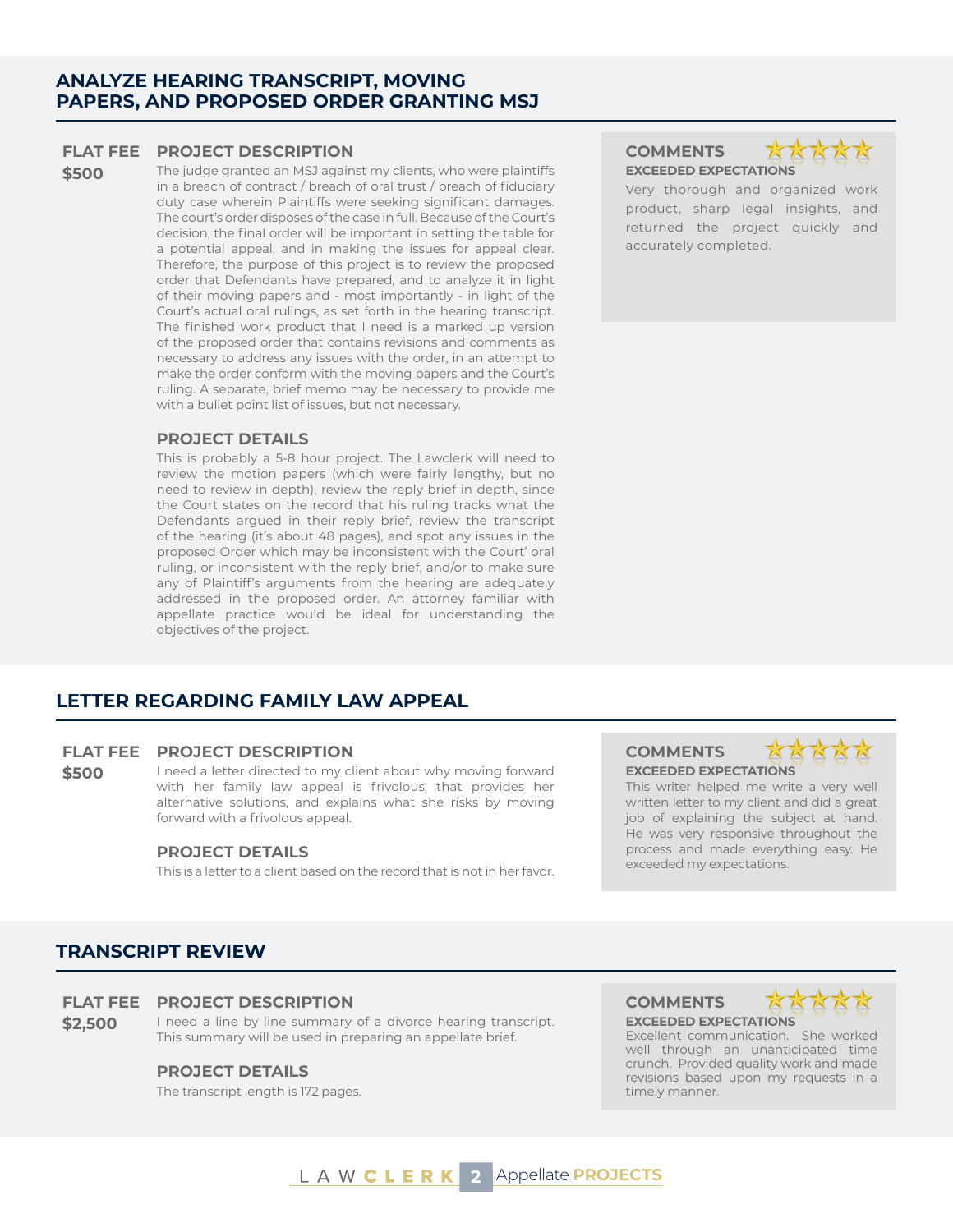# **5TH CIRCUIT APPELLATE BRIEF**

#### **FLAT FEE PROJECT DESCRIPTION COMMENTS**

\$2,500 I need a 5th circuit brief for a case involving a denied application for Withholding of Removal and protection under the Convention Against Torture (CAT). Specifically challenging an adverse credibility finding based on lack of proper legal analysis, unreasonable refusal to grant a request for a continuance, determination of what constitutes a "particularly serious crime," and improper application of the standard for protection under CAT. Template and basic outline of arguments will be provided.

#### **PROJECT DETAILS**

Deadline for turning in the brief is Friday, July 5 by EOB, so I need it by 12 p.m. CST on that day. I need the whole thing done in compliance with the Federal Rules of Appellate Procedure and the 5th Circuit Rules as outlined here: http://www.ca5. uscourts.gov/docs/default-source/forms-and-documents-- clerks-office/rules/federalrulesofappellateprocedure. I need to simply hand this off and get a polished draft back in a few days, with all formatting, citation, table of authorities, and all other requirements already in place. This is a big order, so needs someone with plenty of time this week who is extremely attentive to detail.

# **RESEARCH PROJECT RE CORPORATE PARTY IN LITIGATION**

#### **FLAT FEE PROJECT DESCRIPTION COMMENTS**

**\$500** I need a legal research memorandum analyzing two issues:<br>1. If my client wins his appeal, can he proceed with his lay

- If my client wins his appeal, can he proceed with his lawsuit as an individual litigant only and not as a corporation?
- 2. If my client wins his appeal, is it possible for his corporation to be a party to the lawsuit even though his corporation did not appeal the adverse judgment?

### **PROJECT DETAILS**

My client sued a bank for discrimination. He sued on behalf of himself and his corporation.

Prior to hiring me, he did not comply with all of the procedures on the appeal and his corporation was dismissed as a party to the appeal. He can still proceed as an individual on the appeal.

The record is small. No transcripts, just pleadings. We're trying to ascertain if it's worth continuing his appeal as an individual and how that will play out in the trial court if we win his appeal.

I'll provide a sample memo and some cases that may help the research.

## **INITIAL APPEAL DRAFT**

#### **FLAT FEE PROJECT DESCRIPTION COMMENTS**

**\$800** Add three arguments as discussed. **EXCEEDED EXPECTATIONS** 

#### **PROJECT DETAILS**

Supplemental initial draft to add three arguments; review and incorporation of any relevant arguments from opposition to supplemental fee motion.

# **EXCEEDED EXPECTATIONS**

Big project on short turn-around. Excellent writer, did a great job. Thank you, Timothy!

# **EXCEEDED EXPECTATIONS**



Phillip did an amazing job on a research project. He thoroughly researched the issues at hand and is a great writer. He exceeded expectations.



Lucinda has a great writing style, is knowledgeable about employment law matters and delivered a great brief draft on time. I would certainly use her again.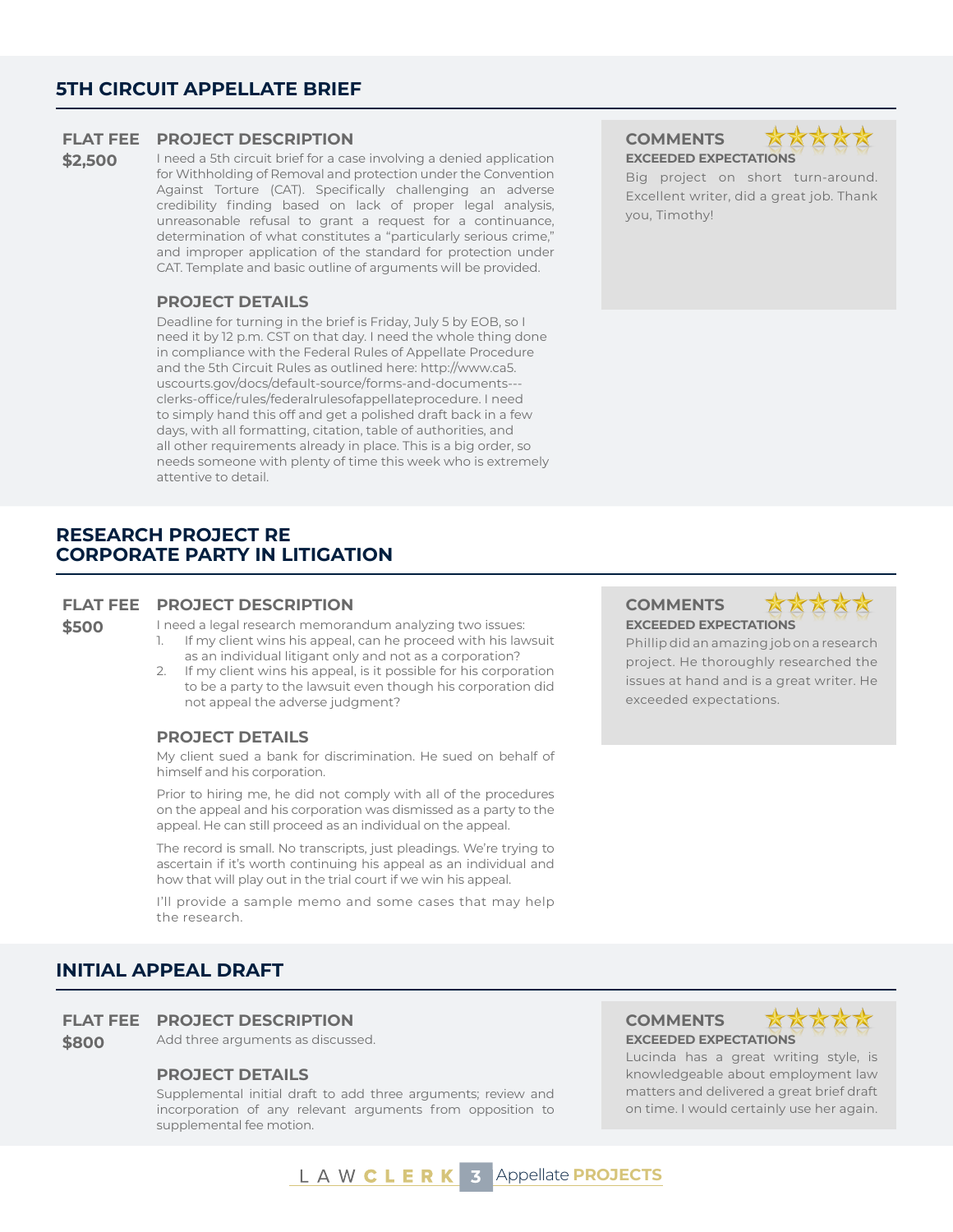# **FAMILY LAW APPEAL - WASHINGTON STATE**

#### **FLAT FEE PROJECT DESCRIPTION COMMENTS**

**\$500** I need an Appellant's Opening Brief drafted on a family law appeal.

This will be filed in the Washington State Court of Appeals. I have a very useful template of a family law Appellant's Opening Brief I handled previously.

#### **PROJECT DETAILS**

There are transcripts to review and clerk's papers. The hope is you can spot the issues and write the most persuasive AOB that you can based on the issues are the strongest.

# **EXCEEDED EXPECTATIONS**



Ray exceeded my expectations. Not only did he write a stellar brief, but he also called me to discuss the viable issues he found after reviewing the voluminous record. I'm extremely pleased with his work product, responsiveness, and professionalism.

# **APPELLANT'S OPENING BRIEF**

#### **FLAT FEE PROJECT DESCRIPTION COMMENTS**

\$1,000 I need you to please draft an Appellant's Opening Brief with regard to a dependency case. I represent the mother who had her rights terminated.

#### **PROJECT DETAILS**

The transcripts are 450 pages. I'll provide a sample Appellant's Opening Brief to use as a template

# **EXCEEDED EXPECTATIONS**



Amanda drafted a very well written brief for me in a short amount of time. I'm beyond impressed with her ability to spot issues and write persuasively. She exceeded my expectations.

# **CALIFORNIA STATE PETITION FOR WRIT OF HABEAS CORPUS**

### **FLAT FEE PROJECT DESCRIPTION COMMENTS**

**\$2.500** The petition for writ of habeas corpus has already been written. I need someone to review my client's comments and the record and improve upon and try to incorporate my client's comments into the petition to make it as strong as possible.

#### **PROJECT DETAILS**

Please review the client's comments and the record and try to enhance and finalize the brief the best you can.

**EXCEEDED EXPECTATIONS**



Kelsey drafted a very strong petition in a short amount of time. My client and I were extremely satisfied with her work. She is a strong writer, she was responsive, and she exceeded my expectations.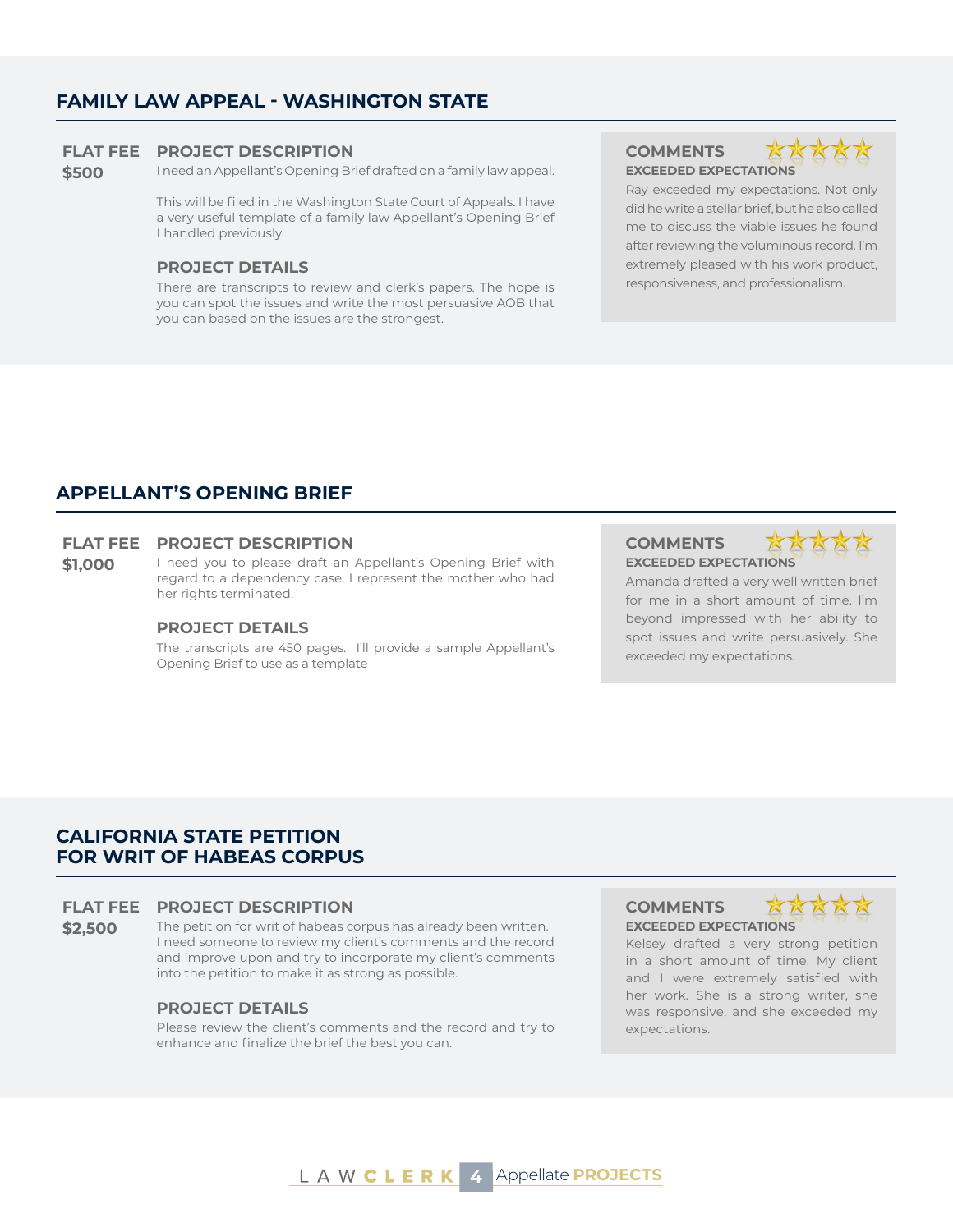# **PETITION FOR REVIEW CALIFORNIA SUPREME COURT**

#### **FLAT FEE PROJECT DESCRIPTION COMMENTS**

**\$1,500** I need a Petition for Review drafted on a civil case where the appeal was denied, to be filed in the California Supreme Court.

#### **PROJECT DETAILS**

This project will involve reviewing the Appellant's Opening Brief and the Response Brief (no Reply Brief was filed) from the appeal and drafting a Petition for Review that attempts to persuade the California Supreme Court to accept review.

The issues are narrow and review of the trial record is likely not necessary. It will be just a review of the Opening Brief, the Response Brief and the Opinion and analyzing why the Opinion is wrong and how the Supreme Court issue will have precedential value.

**EXCEEDED EXPECTATIONS**



Jordan is a highly skilled researcher and writer that drafted an amazing Petition for Review to the state Supreme Court on very short notice. She was responsive, easy to work with, and let me know when there was more of the record needed to complete the project.

She is very detail oriented and thorough. I sincerely believe she gave my client the best chance possible based on her persuasive writing. Jordan exceeded expectations beyond belief.

### **APPENDIX TO APPELLANT BRIEF**

### **FLAT FEE PROJECT DESCRIPTION COMMENTS**

**\$450** 11th Circuit Appendix needed with a quick turn-around. **EXCEEDED EXPECTATIONS** 

#### **PROJECT DETAILS**

Appellant Brief is completed and appendix is due 7 days later. Unfortunately, I need a quick turn-around because time got away from me. I can provide whatever documents are needed, and most things are referenced in the brief.

Ben worked quickly and was very knowledgeable about Eleventh Circuit processes and procedures. I added him to my team!

### **APPELLANT'S OPENING BRIEF**

#### **FLAT FEE PROJECT DESCRIPTION COMMENTS**

**\$1,000** I need an Appellant's Opening Brief drafted in connection with a family law appeal in the California Court of Appeal.

#### **PROJECT DETAILS**

There are 5 volumes of clerk's transcripts and 2 volumes of reporter's transcripts.

I already have a memorandum that pretty well lays out what the issues will be and they are limited.

# **EXCEEDED EXPECTATIONS**



Jen exceeded my expectations beyond belief. Not only did she write a strong brief, but she also delivered it to me in advance of the deadline.

Jen had to go through a lengthy record and isolate the strongest issues available and she did so exceptionally well. She was very responsive and communicative throughout as well.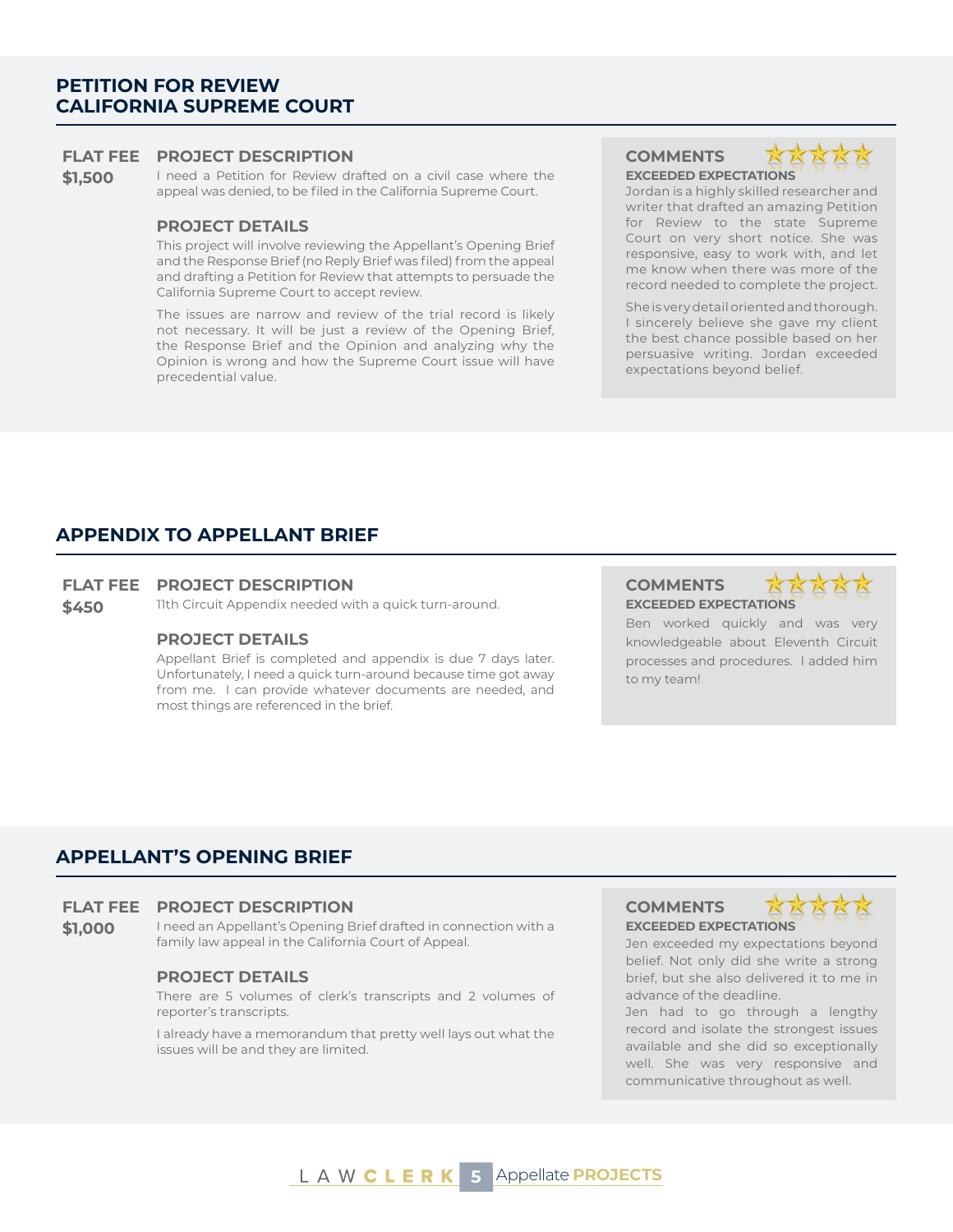# **CONVERT WRIT OF CERTIORARI TO WRIT OF MANDAMUS**

#### **FLAT FEE PROJECT DESCRIPTION COMMENTS**

**\$750** I need someone to convert my Writ of Certiorari to a Writ of Mandamus that will be filed in the US Supreme Court. The Cert is already written, I just need someone to look at the sample I provided and change the following sections:

- The relief sought
- The party (e.g. court) to whom the mandamus should be directed
- The reason why relief can only be sought in the Supreme Court
- Change jurisdictional statement as shown in the example that will be provided

I really just need someone who can change a few procedural paragraphs. This project shouldn't take more than a couple hours.

I don't think I even need to include the record since all of the information needed should be in the Cert I drafted.

The Cert is in Word Perfect so I need someone who either has Word Perfect or knows how to convert a Word Perfect document to Word or whatever processor you use.

## **APPELLATE OPENING BRIEF**

#### **FLAT FEE PROJECT DESCRIPTION COMMENTS**

**\$1,500** This project involves researching and drafting an opening brief on behalf of our client for submission to the Third Circuit Court of Appeals appealing the U.S. District Court's rulings granting summary judgment.

This project involves reviewing all briefing and exhibits on defendant's summary judgment motion and the court's order granting summary judgment, as well as researching the requisite appellate standards and arguments and drafting the brief, tables, citations to the record on appeal, etc., to final form for filing with the court. We anticipate this project will require 20-25 hours.

**EXCEEDED EXPECTATIONS**



I provided a very time sensitive project that needed to be completed within a few hours and David exceeded my expectations beyond belief. He was very communicative and responsive throughout the process and his work product was stellar. I am very pleased with his work and his professionalism! **PROJECT DETAILS**

# **EXCEEDED EXPECTATIONS**



Stephanie is a rock star! She once again produced a high quality, well-researched and well-written brief that was all but **PROJECT DETAILS ready to file and did so on time.** 

### **SUPERSEDEAS BOND RESEARCH**

#### **FLAT FEE PROJECT DESCRIPTION COMMENTS**

**\$75** I need a memorandum of law on whether supersedeas bond is required to suspend execution of a particular judgment under the Texas Citizens Participation Act, and what the amount should be, if any.

My initial review has not found much law on this subject under these facts. I would like research done on (a) whether supersedeas bond is required under a particular judgment (attorneys' fees and sanctions under TCPA) and (b) what the amount would be, if any. If no bond is required under these facts, I need cases to support that conclusion. I will forward the judgment upon selection of lawclerk.

**EXCEEDED EXPECTATIONS**



Chris provided a thoroughly researched and well-written memorandum of law on a tight deadline. Much appreciated **PROJECT DETAILS All and We will definitely use him again.** All and we will definitely use him again.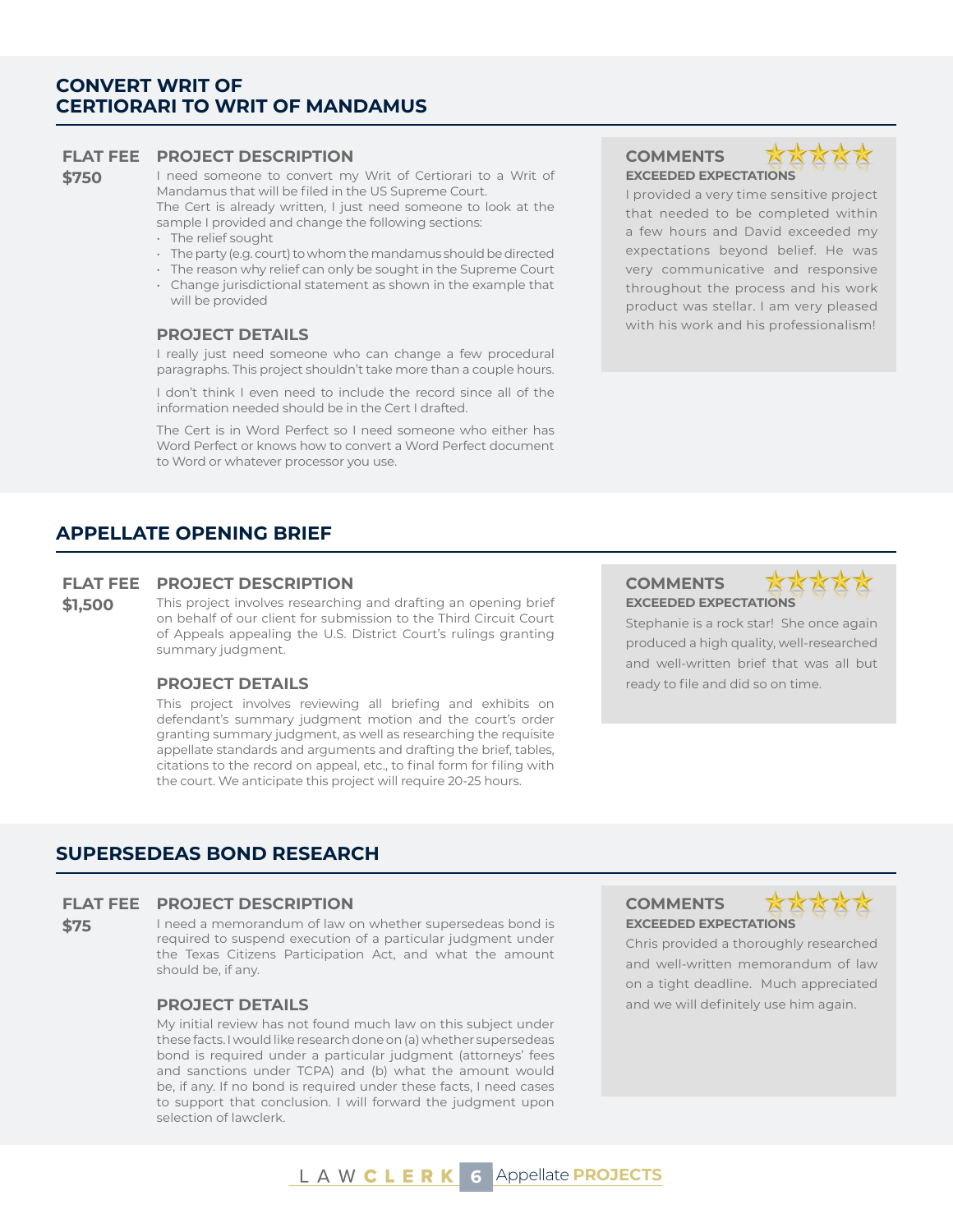# **BANKRUPCTY APPELLATE OPPOSITION BRIEF**

#### **FLAT FEE PROJECT DESCRIPTION COMMENTS**

**\$4,800** This involves an appeal before the 9th Cir. BAP and arises from an involuntary bankrupcty proceeding. The involuntary petition was granted after consideration of a motion for summary judgment. Preservation orders had also been entered pending the determination on the involuntary petition. Debtor's counsel withdrew after the Debtor sought to sell estate property without court approval. Debtor did not timely appeal the order granting the involuntary petition.

> Debtor then retained new counsel. Having missed the deadline to appeal, Debtor instead filed a motion seeking to vacate the order granting the involuntary petition and the preservation orders under FRCP 60(b), and 59(e). This motion was denied and debtor appealed.

#### **PROJECT DETAILS**

The appellate brief should focus on the standard of review as the appeal was taken from a motion filed under FRCP 59 and 60 (and not the actual determination on the involuntary proceeding).

The challenge with this appeal is that Debtor's counsel takes a "throw everything at the wall and see what sticks" approach. As such, it is absolutely critical that the opposition is clear, concise, and ensures the court focuses on the actual standard of review and the actual issues.

I expect the brief to be drafted and formatted to the 9th Cir BAP's requirements.

Please note that the excerpts of record total approximately 900 pages, including the transcript.

# **EXCEEDED EXPECTATIONS**

Jordan did an outstanding job on an appellate response brief. She understands appeals, the standard of review, and her audience. HIGHLY RECOMMEND!

### **CRIMINAL APPELLATE BRIEF**

#### **FLAT FEE PROJECT DESCRIPTION COMMENTS**

**\$1,500** I need a high-level first draft of an appellant brief that encompasses 11th Circuit rules of formatting (i.e., margins, 14 font, table of contents, references, etc.) regarding a federal, criminal law matter.

### **PROJECT DETAILS**

I prefer clear, concise writing that an average layperson can read and understand. Approximately 75% of the work/research has been done by way of motions for bond pending appeal (I had to forecast arguments made on appeal). The record is not immense because my client took a plea. I will provide an outline of the arguments I anticipate, as well as other motions and transcripts (plea, sentencing) from below. I, however, need someone who readily can anticipate other points to be raised and who is willing to fight (pleas are seldom reversed).

# **EXCEEDED EXPECTATIONS**



Fabio took a vested interest in my project. He worked hard to make sure he had a thorough understanding of the record and the arguments I wanted to make (and offered a few of his own). I was very nervous about assigning such a significant project, but after my experience with Fabio, I will certainly do it again.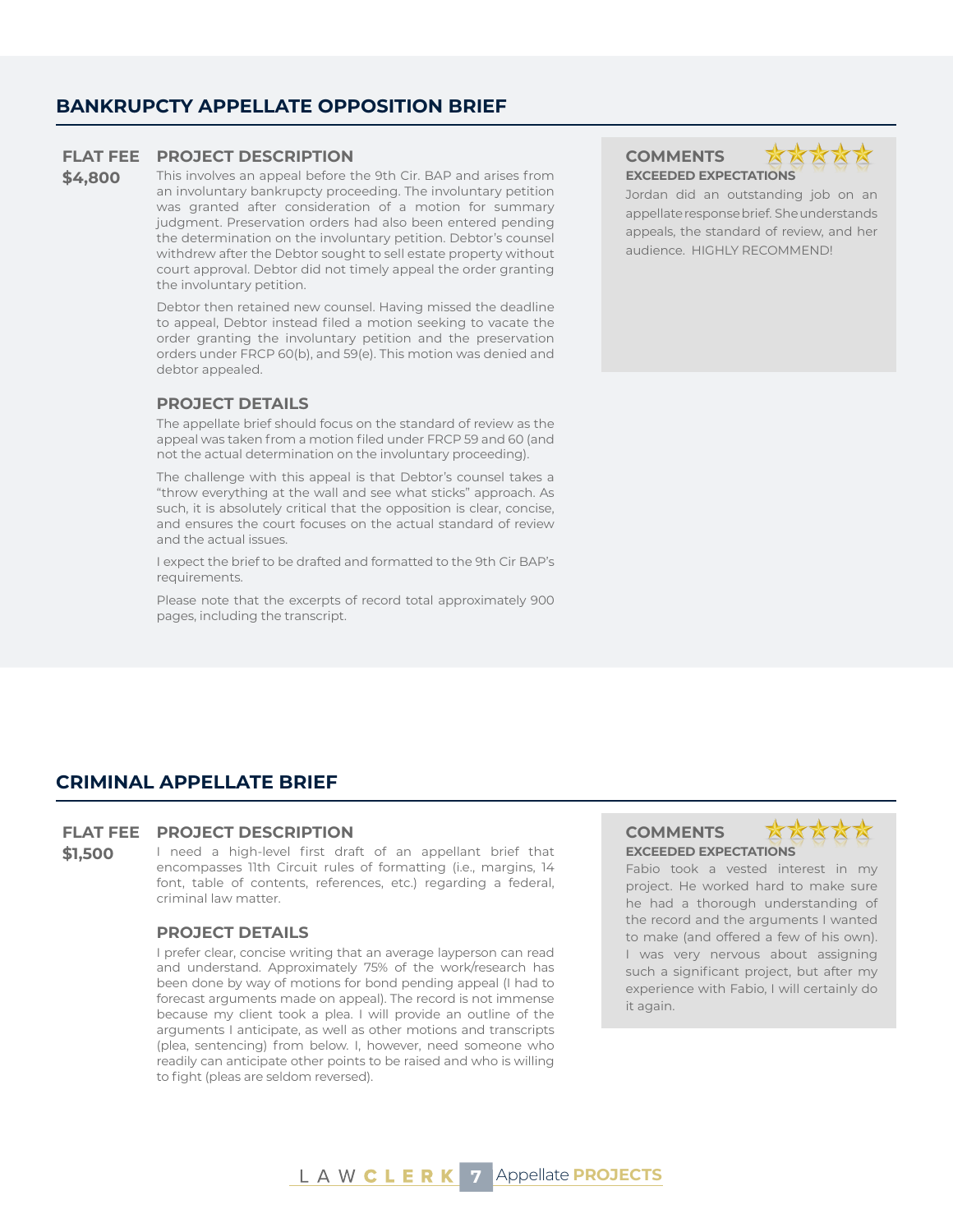# **WASHINGTON STATE MOTION FOR DISCRETIONARY REVIEW**

### **FLAT FEE PROJECT DESCRIPTION COMMENTS**

**\$500** I need a Motion for Discretionary Review Drafted. The Washington Personal Restraint Petition (PRP) was denied in the Court of Appeals and this motion is asking the Washington Supreme Court to reverse the Court of Appeals Decision.

> This is a short timeline so please make sure you're confident you can meet the deadline before accepting.

### **PROJECT DETAILS**

The PRP Opinion is 18 pages and the purpose of this assignment is to try and refute the Court of Appeals' 18 page opinion.

I will also provide the Personal Restraint Petition, the State's Response and the Reply, which are a reasonable length.

There is really only one issue of whether the client's trial attorney was ineffective for not bringing an expert into trial. The Court concluded the trial attorney did this as a tactic, but we need to argue the Court's logic is flawed.

I will provide a template Motion for Discretionary Review you can use as a sample.

# **MOTION FOR RECONSIDERATION**

### **FLAT FEE PROJECT DESCRIPTION COMMENTS**

**\$500** I need a motion for reconsideration regarding whether an amended brief in my client's case can be filed.

> This is a time sensitive project due tomorrow unfortunately, but it should only be a few pages of writing.

### **PROJECT DETAILS**

The project entails reviewing a motion to amend the opening brief, the response, and the one page court decision.

I would just need someone to draft a simple motion for reconsideration and can provide a template.

# **EXCEEDED EXPECTATIONS**



Kathryn drafted a very well written brief and was responsive throughout the process. I was extremely pleased with her persuasive writing.

**EXCEEDED EXPECTATIONS**



David did an excellent job drafting a Motion for Reconsideration on very short notice. His ability to produce high quality work product in a minimal amount of time is second to none. He was very responsive, easy to work with and a class act all around.

# **DRAFT OPPOSITION TO MOTION TO DISMISS APPEAL**

#### **FLAT FEE PROJECT DESCRIPTION COMMENTS**

\$400 I need an Opposition to the Respondent's Motion to Dismiss the Appeal.

### **PROJECT DETAILS**

The Respondent filed an 11 page Motion to Dismiss the Appeal. I need help opposing it.

**EXCEEDED EXPECTATIONS**



Erik wrote a great motion. He is a stellar writer and was responsive throughout the process. He exceeded expectations.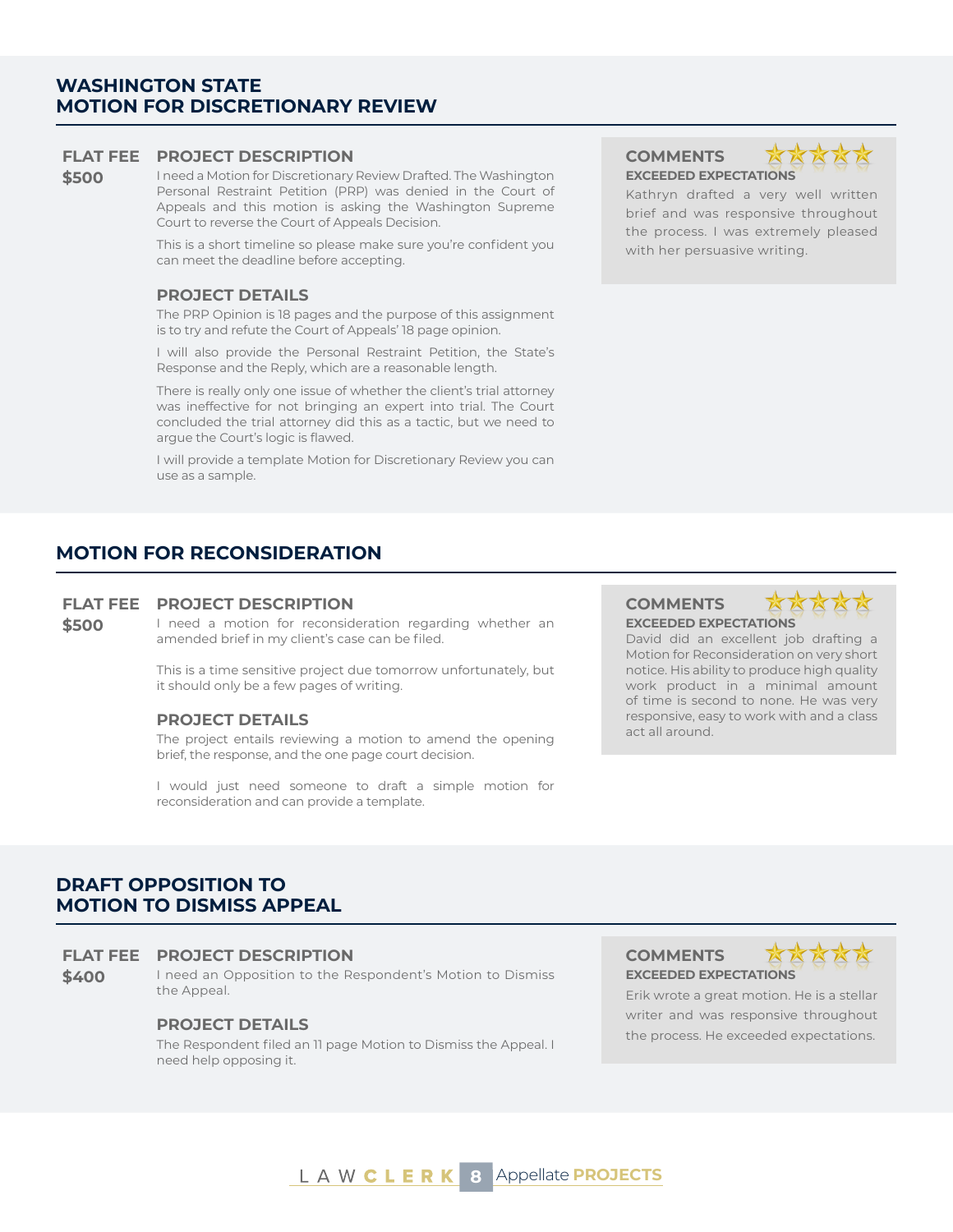## **MOTION FOR STAY OF EXECUTION OF JUDGMENT IN COLORADO**

#### **FLAT FEE PROJECT DESCRIPTION COMMENTS**

**\$120** I need a draft Motion to Stay Execution of Judgment during the pendency of appeal. The motion should include an alternative request to post personal property as a bond to stay execution during the appeal.

### **PROJECT DETAILS recommended.**

My client has a judgment against him that was issued on March 25, 2019. We filed a notice of appeal. My client would like to move to stay the execution of the trial court's judgment or, in the alternative, post a bond to stay the judgment pending the appeal. My client does not have the money to put down 125% of the judgment as bond and would like to use his property as collateral for the bond if he is not able to get execution of the judgment stayed pending the appeal without a bond.

**EXCEEDED EXPECTATIONS**



Charles was extremely knowledgeable and professional. I am very happy with the work product and look forward to working with Charles again. Highly

# **PETITION FOR WRIT OF HABEAS CORPUS SUPPLEMENTAL PETITION**

#### **FLAT FEE PROJECT DESCRIPTION COMMENTS**

**\$1,000** I need a supplemental habeas petition to add to a habeas petition that I already drafted and filed in the California Supreme Court.

> I also need a motion for leave to file the supplemental habeas petition to be filed along with the habeas petition.

#### **PROJECT DETAILS**

This is a time sensitive project where I need someone who is available to work over the weekend.

A habeas petition has already been filed, but my client wants more claims added so I need someone to add the claims by way of a supplemental petition.

# **EXCEEDED EXPECTATIONS**

Paula is a highly skilled attorney that drafted a motion for me on short notice. Her work product was stellar and she was very responsive throughout the process.

She helped guide me through a difficult procedural scenario in a case and developed a great strategy that I could use. She exceeded my expectations beyond belief and I am extremely pleased.

# **RESEARCH AND DRAFT APPELLEE'S BRIEF**

#### **FLAT FEE PROJECT DESCRIPTION COMMENTS**

**\$2.000** The assignment is to prepare a complete draft of the appellee's brief in a dispute over whether an easement was extinguished under a federal forfeiture statute.

### **PROJECT DETAILS**

The brief has a limit of 15,000 words, but will likely be about half that and perhaps even less. The main issues were decided by summary judgment, so the record is short (less than 400 pages). I would expect a draft to take about 20 hours.

**EXCEEDED EXPECTATIONS**



Rob is a very good researcher and writer. He analyzed some tough appellate issues and put together a draft brief that was very complete and thorough. He is very responsive and quick to turn work product around. I will definitely use him again.